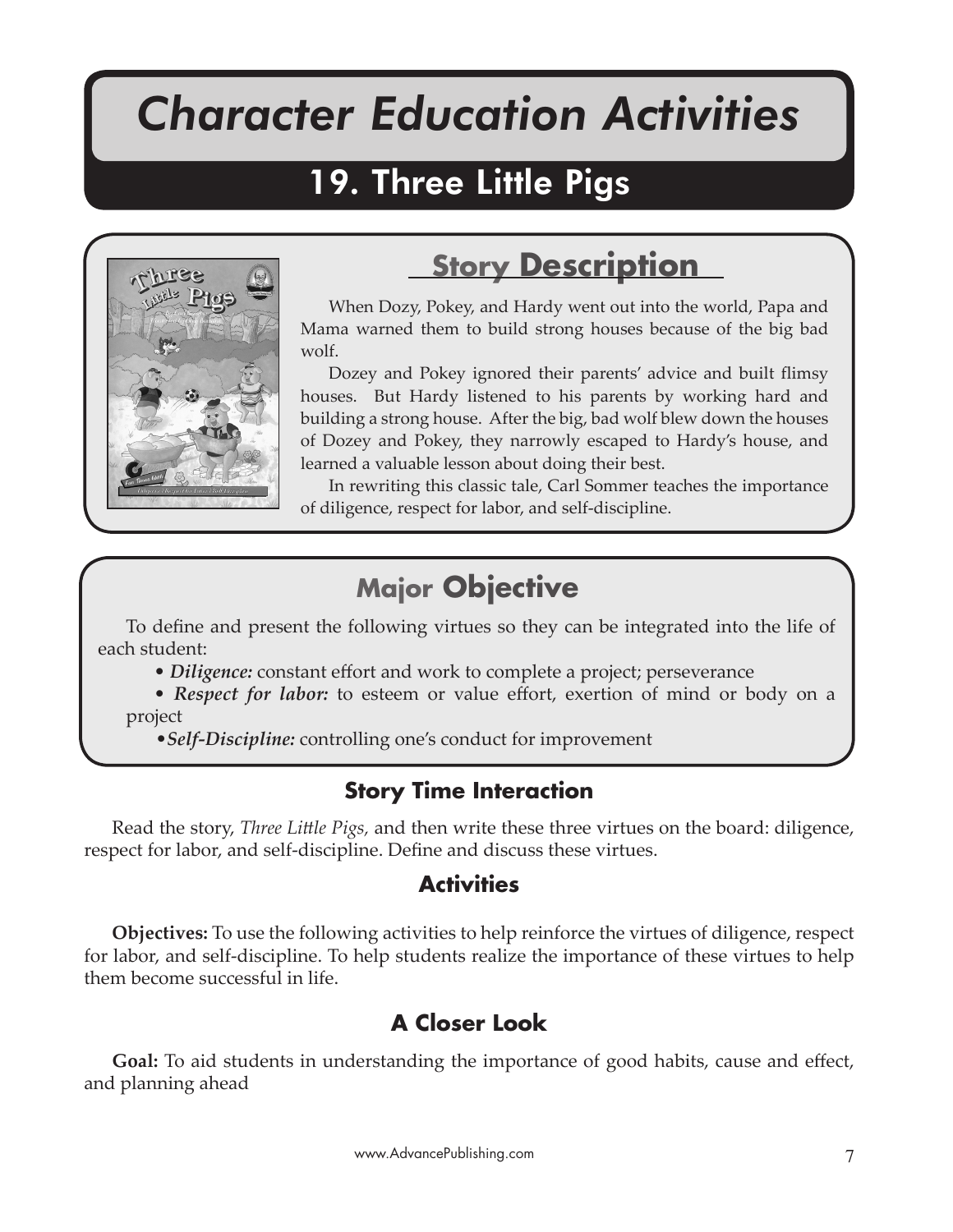#### **Questions:**

- 1. When it was time to leave home, what instruction did Papa give them? *Make sure you build a sturdy home. If you don't, the big bad wolf can get you. And don't forget to study to learn how to build a sturdy house.*
- 2. What did Dozey want to do when he left home? *Dozey wanted to play—not work*
- 3. What kind of worker was Pokey when he left home? *Pokey would work a while—then quit.*
- 4. What kind of worker was Hardy when he left home? *Hardy was a hard worker. He listened and obeyed.*

**Diagram:** Describe how the three pigs followed Papa's advice. Make a diagram to reflect cause/effect. Let the students in the class give the answers.

| Who<br>Dozey | <b>Desires</b><br>Wanted to play  | Cause<br>Built a straw house because<br>he did not want to work | <b>Effect</b><br>The wolf blew down the<br>house with one blow.        |
|--------------|-----------------------------------|-----------------------------------------------------------------|------------------------------------------------------------------------|
| Pokey        | Was willing to<br>work a little   | Built a flimsy house                                            | Each time the wolf blew, the<br>house began to fall apart.             |
| Hardy        | Wanted to build a<br>strong house | Built a very strong house                                       | The wolf could not blow<br>down the house. All the pigs<br>were saved. |

### **Building a House**

**Goal:** To help students understand and value the amount of work and effort required to build a house, and the various kinds of workers and skills needed to build a house

**Work Ethic:** This is an important lesson to teach children about having a proper work ethic. Those who develop a proper work ethic are usually rewarded with good paying jobs.

**Assignment**: Have students bring in pictures of homes from newspapers and magazines.

Have students bring in the employment section of a newspaper that lists the various occupations for building houses.

Try to obtain floor plans of a home. (You may obtain floor plans by searching on the Web and typing in: house plans.)

**Outside speakers:** Ask if some of the parents of the students are in the building trade. Let them come in and describe their type of work.

**Discussion:** As much as possible, let students provide the answers.

#### **1. Actions required before building a house**

**Question:** What actions must be taken before one can build a house?

Money needs to be saved to purchase land.

Land needs to be purchased.

Plans need to be drawn for the construction of the house.

Land needs to be cleared.

City needs to approve of the plans. (Discuss safety requirements.)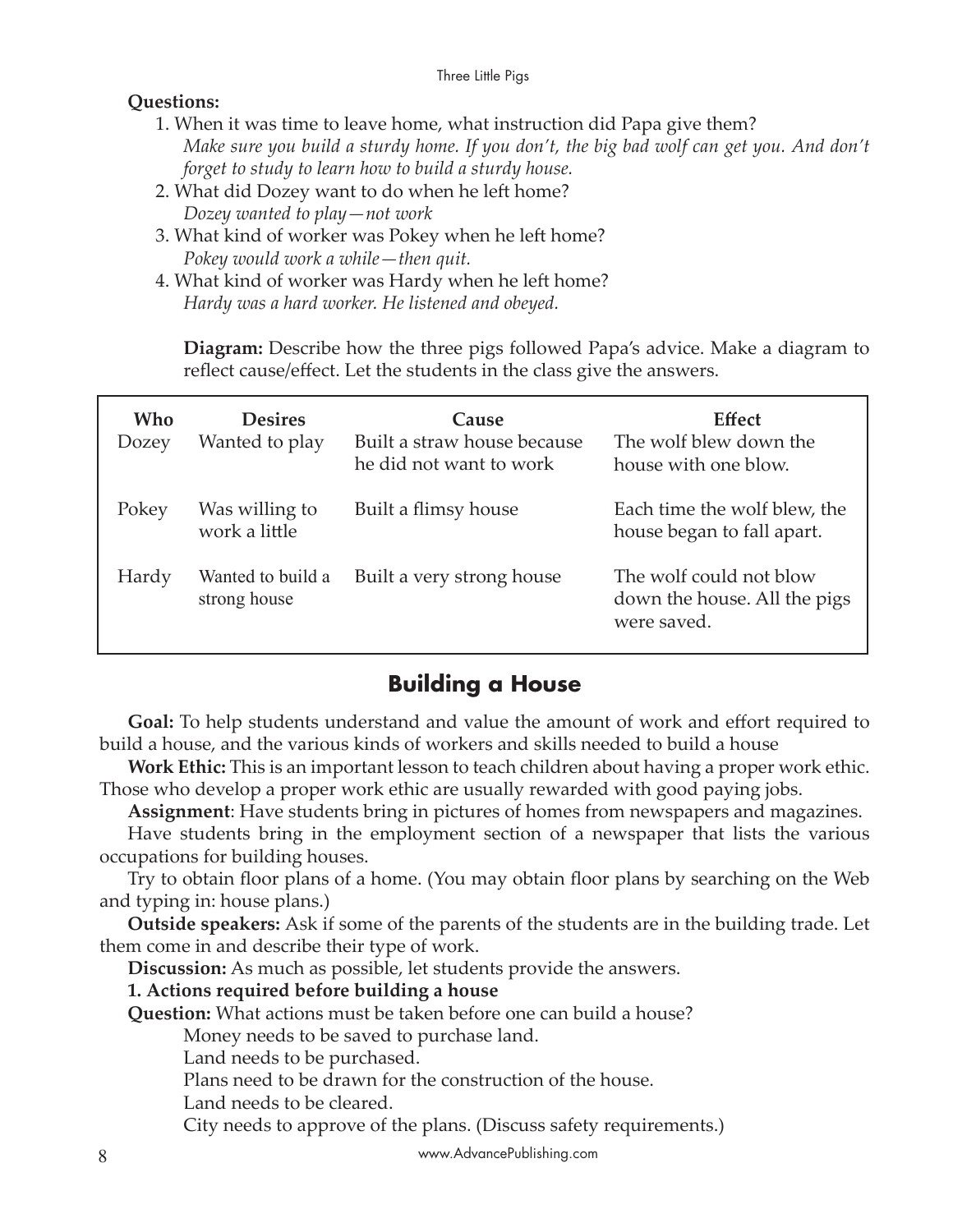#### Three Little Pigs

#### **2. Workers required to build a house**

**Question:** What types of workers are needed to build a house?

City planners: determine the type and safety requirements for homes

Real Estate Agents: list the various properties that are for sale

Drafts person: use computers to aid them in drafting

Equipment operators: clear the land: bull dozer, trucks, leveling the land Concrete and masonry workers: build slabs, basements, tiling floors, etc. Bricklayers

**Carpenters** 

Cabinetmakers Plumbers

Roofers

Painters

Electricians

#### **3. Process of building a house**

**Question:** What are some of the processes in building a house?

If a house has a basement, a hole must be dug for the basement.

Preparation needs to be made to pour the concrete for the basement or the slab.

The walls and roof need to be built. Materials required: wood, concrete, roofing materials, etc.

Interior of the house needs to be built: Materials required: water pipes (hot and cold water), sheetrock, plaster, doors, locks, doorknobs, cabinets, molding, paint, electrical wiring, lights, electrical fixtures and outlets, etc.

## **Making Proper Plans**

**Goal:** To teach students that planning and preparation are required for successful activities.

**Importance of Planning:** Explain to students that to complete a project it requires planning and preparation. To make cookies, you need to first plan what kind of cookies to make. Then you need to get the required ingredients and utensils. Imagine you are mixing the ingredients for a certain type of cookie, and when you want to put in a certain amount of sugar, you find you don't have enough. Or what if you go on a fishing trip but you forget to put the fishing poles in the car? This is a result of not having proper plans.

**Pick an activity:** Let students pick what kind of activity they would like to do. They are to make a list of what needs to be done to have a successful activity.

**Suggestions:** Baking cookies: type of cookies, cookbook, bowl, spoon, baking sheet, oven, flour, sugar, butter, baking soda, eggs, may include chocolate, vanilla, raisins, nuts, etc.

Taking a trip: calendar, transportation schedule, a car or plane, a place to sleep, a place to eat, canceling mail and newspaper deliveries, etc.

Camping: tent or trailer, propane or gasoline for the stove, sleeping bags, lantern, food, drinks, pots, pans, forks, knives, spoons, plates, matches, hatchet, etc.

Boating: boat, fuel, maps, food, drinks, water, etc.

Fishing: rod, reel, hooks, sinkers, bait, fish stringer, hat, food, drinks, etc.

Other activities: hiking, swimming, skiing, sailing, etc.